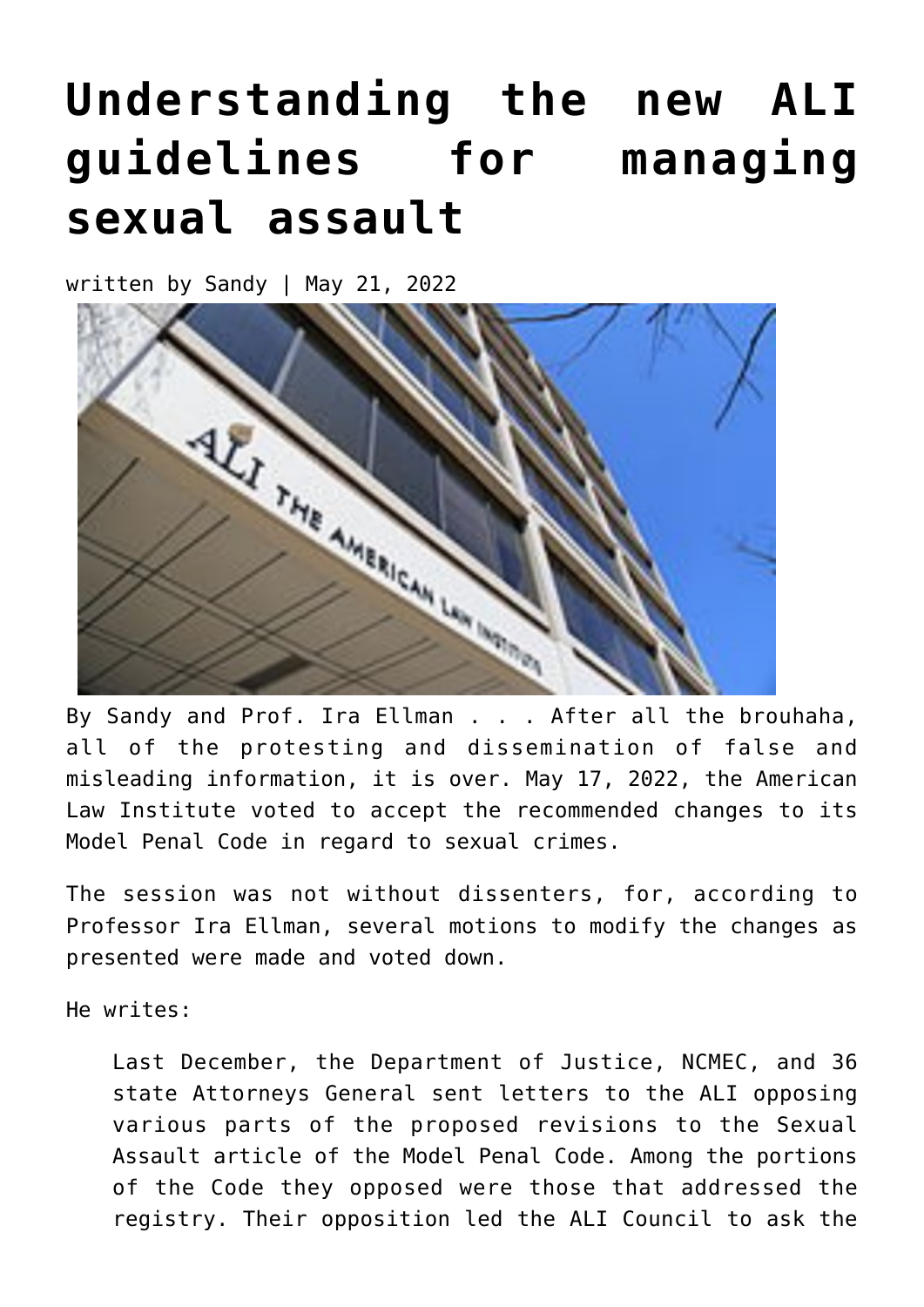members to make some revisions, but the revised draft continued to bar public disclosure of the registry and to limit the duration of the registration obligation to no more than ten years, with provisions for earlier termination. In advance of the annual membership meeting last week, DOJ, NCMEC, and the state AG's all sent letters making clear they regarded the revisions as inadequate, and all three urged the members to reject the revised draft. NCMEC asked to speak at the meeting to explain their opposition, and they were given three minutes to make their pitch. Their General Council appeared. She was ineffective. I think they're not used to being challenged or having to argue for their position.

At the meeting, Nancy O'Malley, the District Attorney of Alameda County, California and former chair of the California Sex Offender Management Board, offered motions intended to respond to their concerns. Her motions would have, among other things, restored the public website and public notifications and given NCMEC access to the registry. Her motions were rejected.

I offered three motions that were approved. One made clear that the bars on public access [to the registry] and the limits on the duration of the registration obligation apply to all registerable offenses, not just those addressed in the sexual assault portions of the MPC. So, for example they would apply to possession of CP, which is not an offense addressed in the sexual assault article of the Model Penal Code. The second motion protects registrants from the reach of federal SORNA rules requiring registration for long periods etc., by barring the state from accepting registrations that state law does not require. That creates an "impossibility defense" (recognized under SORNA), for anyone compliant with state registration laws, against any federal SORNA prosecution for failure to comply with SORNA's harsher requirements.